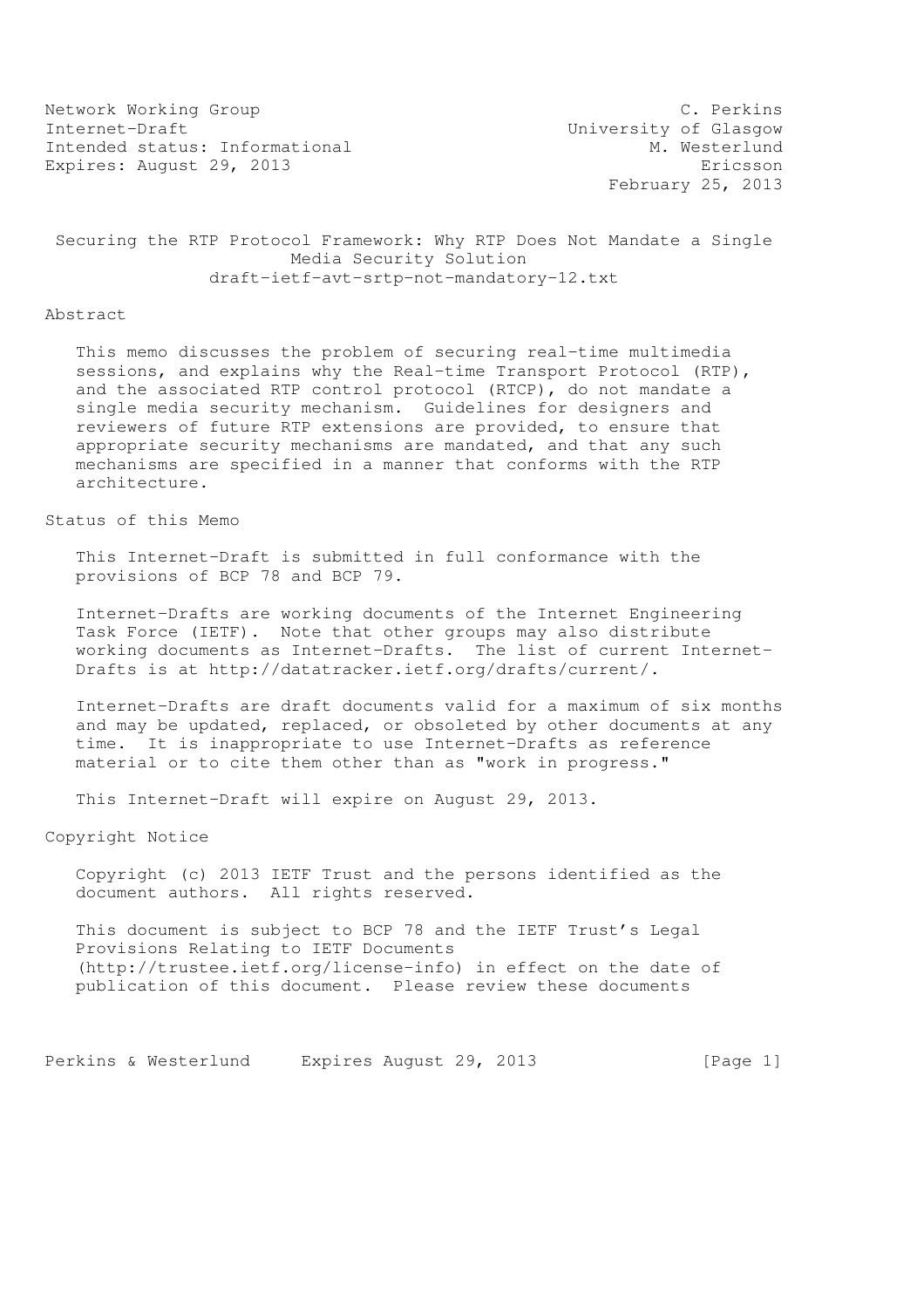carefully, as they describe your rights and restrictions with respect to this document. Code Components extracted from this document must include Simplified BSD License text as described in Section 4.e of the Trust Legal Provisions and are provided without warranty as described in the Simplified BSD License.

Table of Contents

|    | RTP Applications and Deployment Scenarios 3             |  |
|----|---------------------------------------------------------|--|
| 3. |                                                         |  |
|    | RTP Session Establishment and Key Management 5          |  |
|    | 5. On the Requirement for Strong Security in Framework  |  |
|    |                                                         |  |
|    | 6. Guidelines for Securing the RTP Protocol Framework 6 |  |
|    |                                                         |  |
|    |                                                         |  |
|    |                                                         |  |
|    |                                                         |  |
|    |                                                         |  |
|    |                                                         |  |

Perkins & Westerlund Expires August 29, 2013 [Page 2]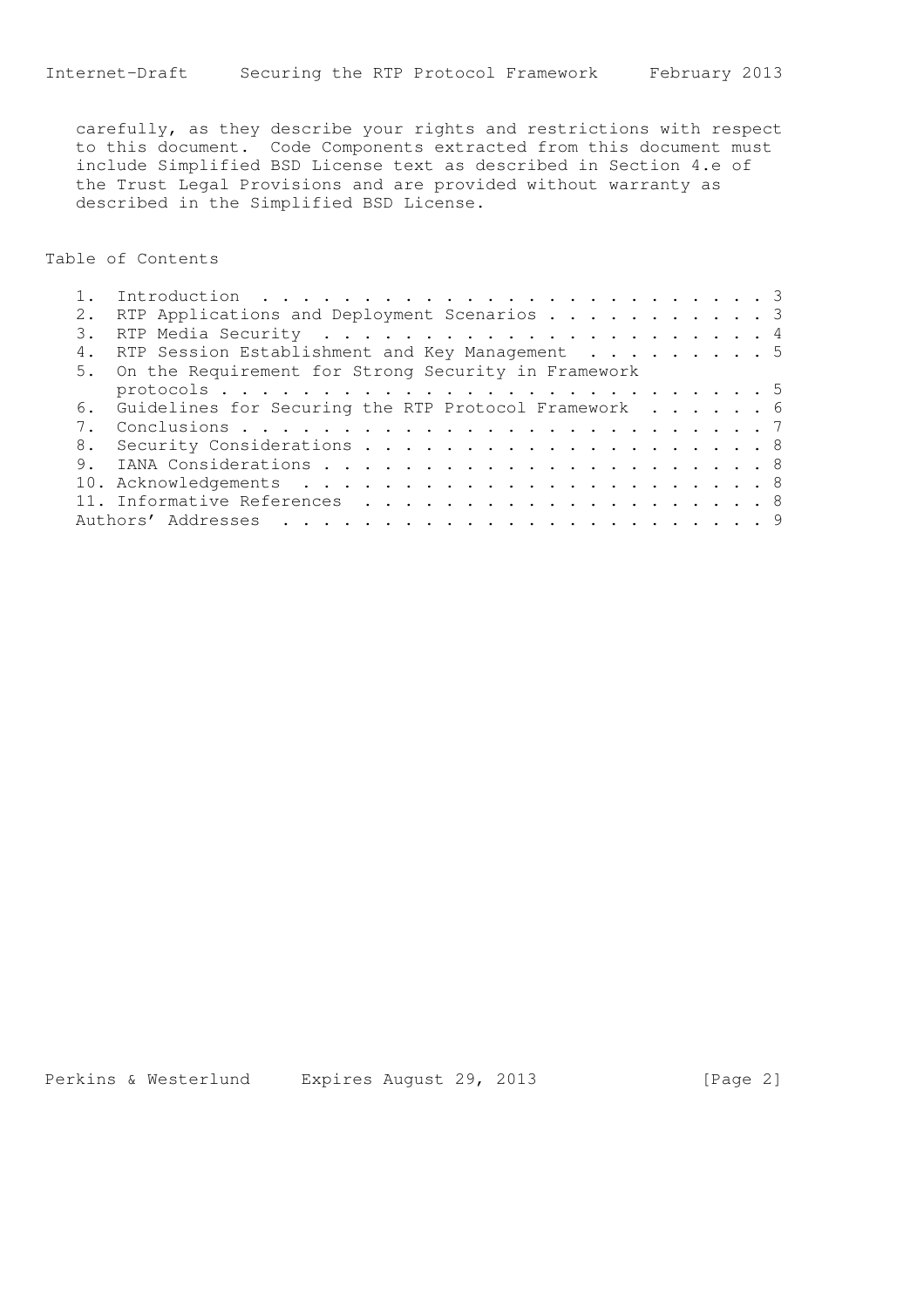Internet-Draft Securing the RTP Protocol Framework February 2013

# 1. Introduction

 The Real-time Transport Protocol (RTP) [RFC3550] is widely used for voice over IP, Internet television, video conferencing, and other real-time and streaming media applications. Despite this use, the basic RTP specification provides only limited options for media security, and defines no standard key exchange mechanism. Rather, a number of extensions are defined that can provide confidentiality and authentication of RTP media streams and RTP Control Protocol (RTCP) messages. Other mechanisms define key exchange protocols. This memo outlines why it is appropriate that multiple extension mechanisms are defined rather than mandating a single security and keying mechanism.

 The IETF policy on Strong Security Requirements for IETF Standard Protocols [RFC3365] (the so-called "Danvers Doctrine") states that "we MUST implement strong security in all protocols to provide for the all too frequent day when the protocol comes into widespread use in the global Internet". The mechanisms defined for use with RTP allow these requirements to be met. However, since RTP is a protocol framework that is suitable for a wide variety of use cases, there is no single security mechanism that is suitable for every scenario. This memo outlines why this is the case, and discusses how users of RTP can meet the requirement for strong security.

 This memo provides information for the community and for reviewers of future RTP-related work in the IETF. It does not specify a standard of any kind.

## 2. RTP Applications and Deployment Scenarios

 The range of application and deployment scenarios where RTP has been used includes, but is not limited to, the following:

- o Point-to-point voice telephony (fixed and wireless networks)
- o Point-to-point voice and video conferencing
- o Centralised group video conferencing with a multipoint conference unit (MCU)
- o Any Source Multicast video conferencing (light-weight sessions; Mbone conferencing)
- o Point-to-point streaming audio and/or video
- o Source-specific multicast (SSM) streaming to large group (IPTV and 3GPP Multimedia Broadcast Multicast Service (MBMS) [MBMS])

Perkins & Westerlund Expires August 29, 2013 [Page 3]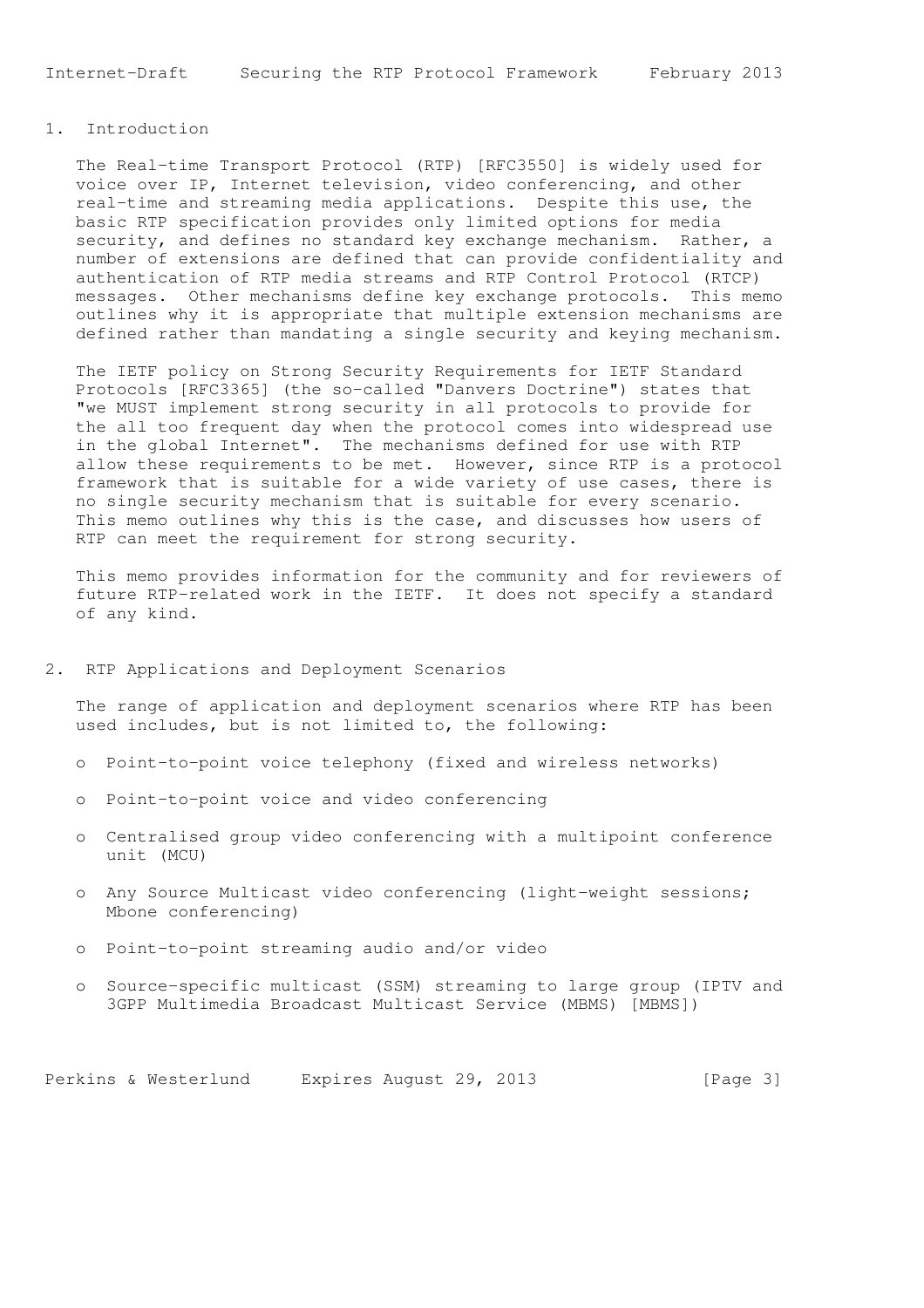- o Replicated unicast streaming to a group
- o Interconnecting components in music production studios and video editing suites
- o Interconnecting components of distributed simulation systems
- o Streaming real-time sensor data (e.g., e-VLBI radio astronomy)

 As can be seen, these scenarios vary from point-to-point to large multicast groups, from interactive to non-interactive, and from low bandwidth (kilobits per second) telephony to high bandwidth (multiple gigabits per second) video and data streaming. While most of these applications run over UDP [RFC0768], some use TCP [RFC0793], [RFC4614] or DCCP [RFC4340] as their underlying transport. Some run on highly reliable optical networks, others use low rate unreliable wireless networks. Some applications of RTP operate entirely within a single trust domain, others are inter-domain, with untrusted (and potentially unknown) users. The range of scenarios is wide, and growing both in number and in heterogeneity.

## 3. RTP Media Security

 The wide range of application scenarios where RTP is used has led to the development of multiple solutions for securing RTP media streams and RTCP control messages, considering different requirements.

 Perhaps the most widely applicable of these security options is the Secure RTP (SRTP) framework [RFC3711]. This is an application-level media security solution, encrypting the media payload data (but not the RTP headers) to provide confidentiality, and supporting source origin authentication as an option. SRTP was carefully designed to be both low overhead, and to support the group communication and third-party performance monitoring features of RTP, across a range of networks.

 SRTP is not the only media security solution in use, however, and alternatives are more appropriate for some scenarios, and necessary in some cases where SRTP is not suitable. For example, ISMAcryp [ISMACrypt2] provides payload-level confidentiality that is appropriate for certain types of streaming video application, but that is not suitable for voice telephony (the range of available RTP security options, and their applicability to different scenarios, is outlined in [I-D.ietf-avtcore-rtp-security-options]). At present, there is no media security protocol that is appropriate for all the environments where RTP is used. Multiple RTP media security protocols can be expected to remain in wide use for the foreseeable

Perkins & Westerlund Expires August 29, 2013 [Page 4]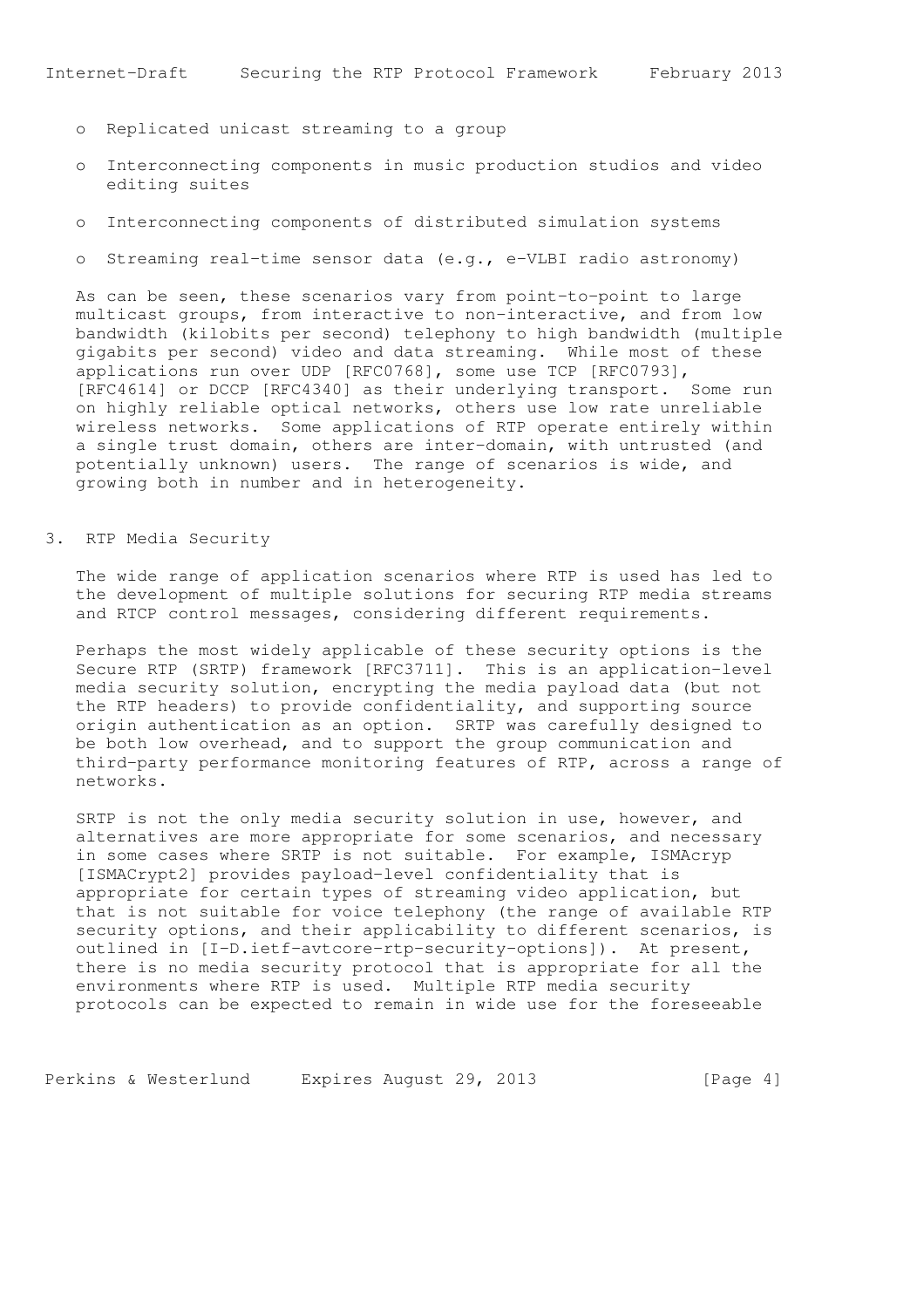future.

4. RTP Session Establishment and Key Management

 A range of different protocols for RTP session establishment and key exchange exist, matching the diverse range of use cases for the RTP framework. These mechanisms can be split into two categories: those that operate in-band on the media path, and those that are out-of band and operate as part of the session establishment signalling channel. The requirements for these two classes of solution are different, and a wide range of solutions have been developed in this space.

 A more detailed survey of requirements for media security management protocols can be found in [RFC5479]. As can be seen, the range of use cases is wide, and there is no single key management protocol that is appropriate for all scenarios. These solutions have been further diversified by the existence of infrastructure elements such as authentication solutions that are tied into the key management. Some of the available keying options for RTP sessions are described in [I-D.ietf-avtcore-rtp-security-options], although this list is not ensured to be exhaustive but include the ones known to the authors at the time of publication.

5. On the Requirement for Strong Security in Framework protocols

 The IETF requires that all protocols provide a strong, mandatory to implement, security solution [RFC3365]. This is essential for the overall security of the Internet, to ensure that all implementations of a protocol can interoperate in a secure way. Framework protocols offer a challenge for this mandate, however, since they are designed for use by different classes of applications, in different environments. The different use cases for the framework have different security requirements, and implementations designed for different environments are generally not expected to interwork.

 RTP is an example of a framework protocol with wide applicability. The wide range of scenarios described in Section 2 show the issues that arise in mandating a single security mechanism for this type of framework. It would be desirable if a single media security solution, and a single key management solution, could be developed, suitable for applications across this range of use scenarios. The authors are not aware of any such solution, however, and believe it is unlikely that any such solution will be developed. In part, this is because applications in the different domains are not intended to interwork, so there is no incentive to develop a single mechanism.

Perkins & Westerlund Expires August 29, 2013 [Page 5]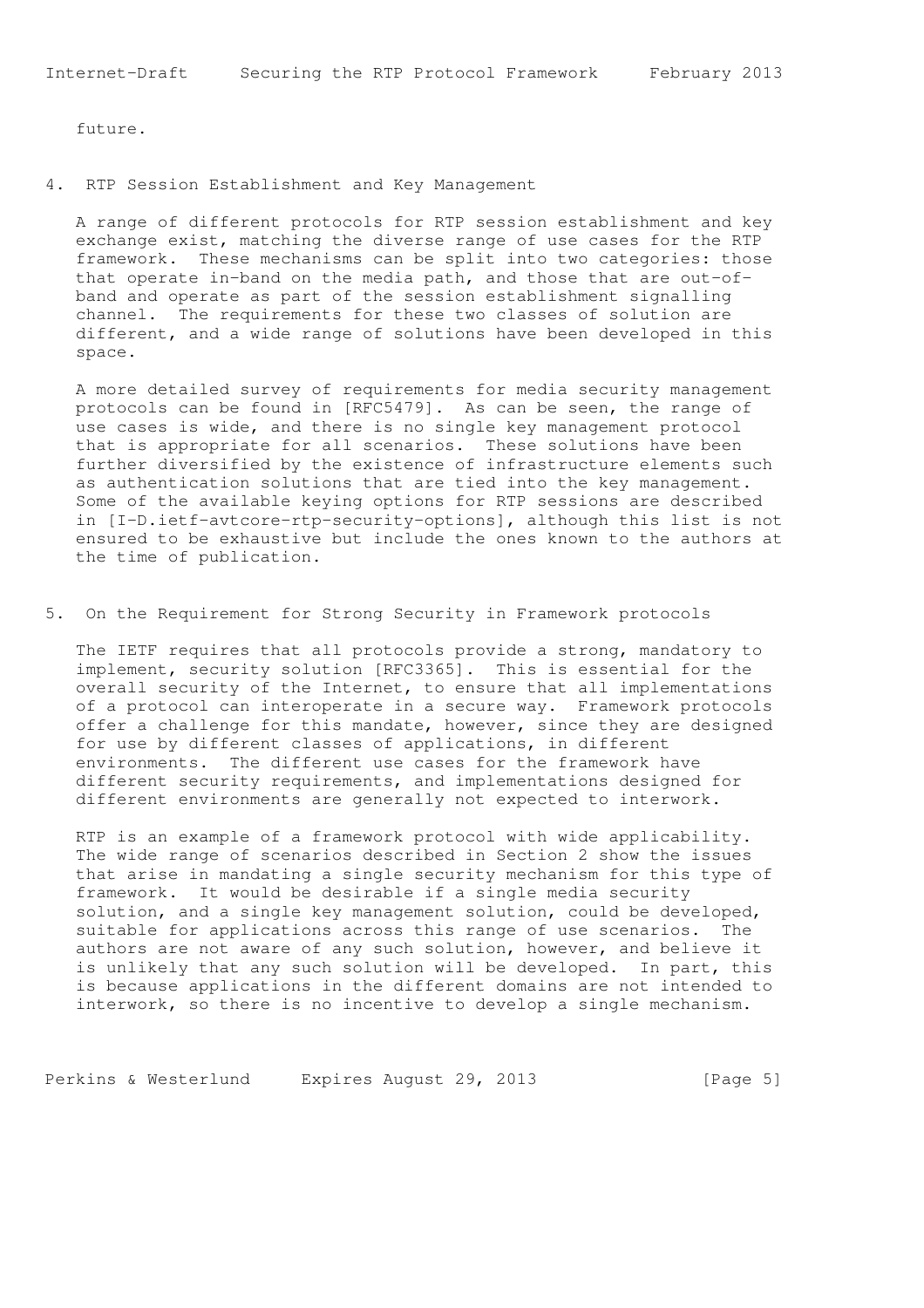More importantly, though, the security requirements for the different usage scenarios vary widely, and an appropriate security mechanism in one scenario simply does not work for some other scenarios.

 For a framework protocol, it appears that the only sensible solution to the strong security requirement of [RFC3365] is to develop and use building blocks for the basic security services of confidentiality, integrity protection, authorisation, and authentication. When new uses for the framework arise, they need to be studied to check if the existing building blocks satisfy the requirements. A mandatory to implement set of security building blocks can then be specified for that usage scenario of the framework.

 Therefore, when considering the strong and mandatory to implement security mechanism for a specific class of applications, one has to consider what security building blocks need to be supported. To maximize interoperability it is important that common media security and key management mechanisms are defined for classes of application with similar requirements. The IETF needs to participate in this selection of security building blocks for each class of applications that use the protocol framework and are expected to interoperate where IETF has the appropriate knowledge of the class of applications.

6. Guidelines for Securing the RTP Protocol Framework

 The IETF requires that protocols specify mandatory to implement (MTI) strong security [RFC3365]. This applies to the specification of each interoperable class of application that makes use of RTP. However, RTP is a framework protocol, so the arguments made in Section 5 also apply. Given the variability of the classes of application that use RTP, and the variety of the currently available security mechanisms described in [I-D.ietf-avtcore-rtp-security-options], no one set of MTI security options can realistically be specified that apply to all classes of RTP applications.

 Documents that define an interoperable class of applications using RTP are subject to [RFC3365] and need to specify MTI security mechanisms. This is because such specifications do fully specify interoperable applications that use RTP. Examples of such a documents in development at the time of this writing would be the RTCWEB Security Architecture [I-D.ietf-rtcweb-security-arch] and Real Time Streaming Protocol 2.0 (RTSP) [I-D.ietf-mmusic-rfc2326bis]. It is also expected that a similar document will be produced for voice over-IP applications using SIP and RTP.

The RTP framework can be extended in ways that do not specify an

Perkins & Westerlund Expires August 29, 2013 [Page 6]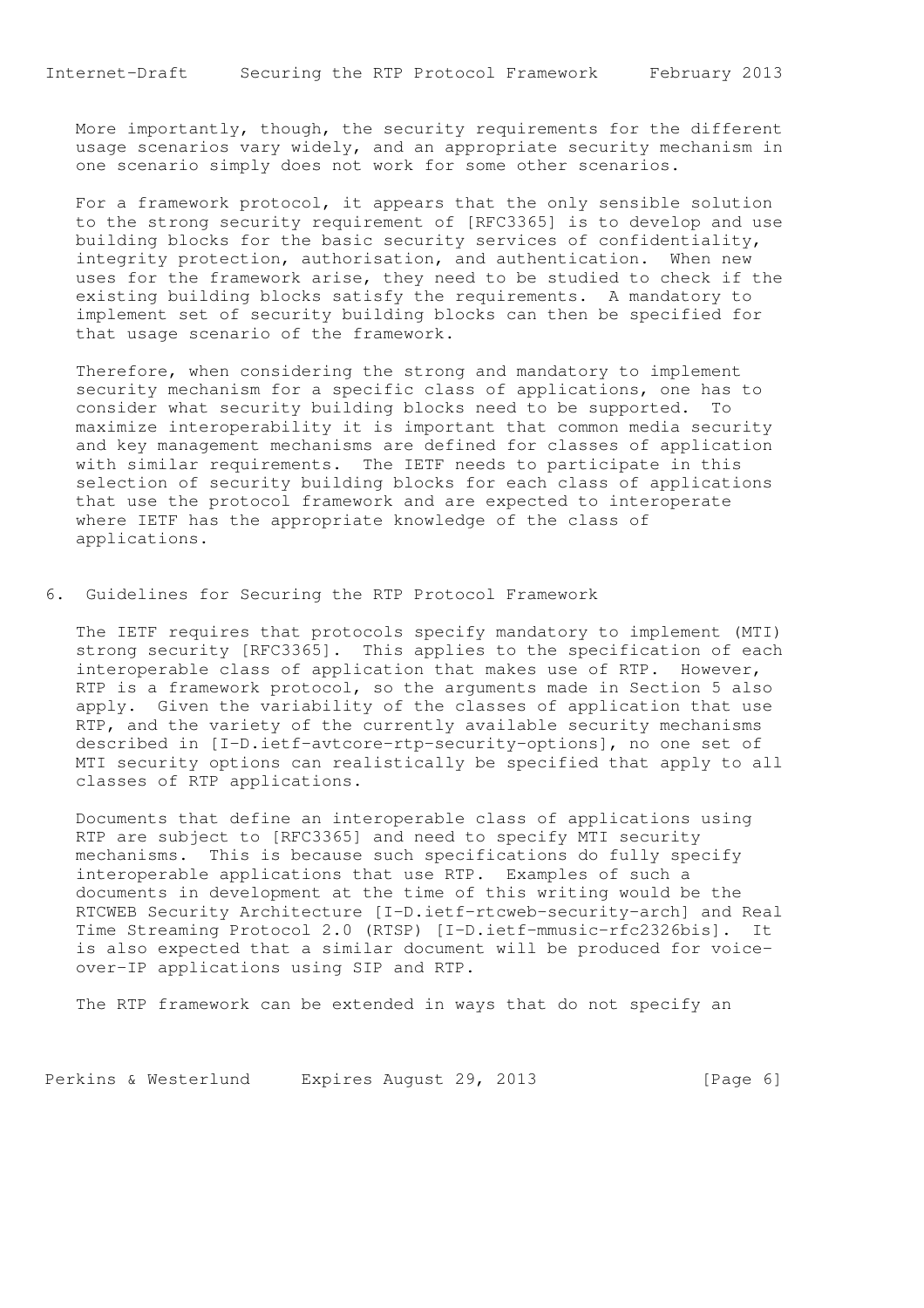Internet-Draft Securing the RTP Protocol Framework February 2013

 interoperable class of applications. Two important extension points are RTP Payload Formats and RTP Profiles. An RTP Payload Format defines how the output of a media codec can be used with RTP. At the time of this writing, there are over 70 RTP Payload Formats defined in published RFCs, with more in development. It is appropriate for an RTP payload format to discuss specific security implications of using that codec with RTP. However, an RTP payload format does not specify an interoperable class of applications that use RTP, and is neither secure in itself, nor something to which [RFC3365] applies. Future RTP payload format specifications ought to explicitly state this, and include a reference to this memo for explanation. It is not appropriate for an RTP payload format to mandate the use of SRTP [RFC3711], or any other security building blocks, since that RTP payload format might be used by different classes of application that use RTP, and that have different security requirements.

 RTP profiles are larger extensions that adapt the RTP framework for use with particular classes of application. In some cases, those classes of application might share common security requirements so that it could make sense for an RTP profile to mandate particular security options and building blocks (the RTP/SAVP profile [RFC3711] is an example of this type of RTP profile). In other cases, though, an RTP profile is applicable to such a wide range of applications that it would not make sense for that profile to mandate particular security building blocks be used (the RTP/AVPF profile [RFC4585] is an example of this type of RTP profile, since it provides building blocks that can be used in different styles of application). Any new RTP profile needs to discuss if it makes sense to mandate particular security building blocks be used with implementations of that profile, but without the expectation that all RTP profiles will mandate particular security solutions. RTP profiles that do not specify an interoperable usage for a particular class of RTP applications are neither secure in themselves, nor something to which [RFC3365] applies; any future RTP profiles in this category need to explicitly state this with justification, and include a reference to this memo.

## 7. Conclusions

 The RTP framework is used in a wide range of different scenarios, with no common security requirements. Accordingly, neither SRTP [RFC3711], nor any other single media security solution or keying mechanism, can be mandated for all uses of RTP. In the absence of a single common security solution, it is important to consider what mechanisms can be used to provide strong and interoperable security for each different scenario where RTP applications are used. This will require analysis of each class of application to determine the

Perkins & Westerlund Expires August 29, 2013 [Page 7]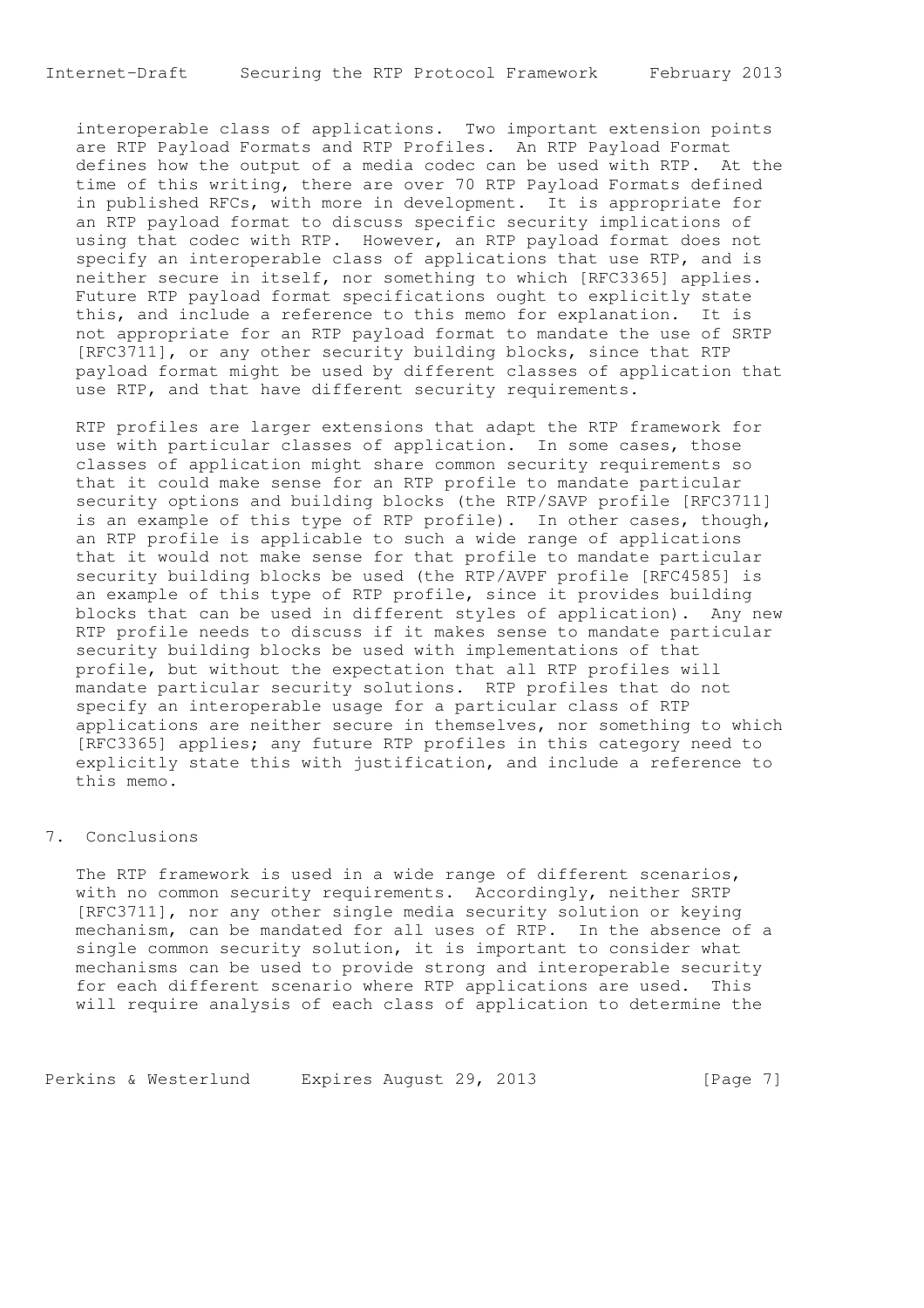security requirements for the scenarios in which they are to be used, followed by the selection of a mandatory to implement security building blocks for that class of application, including the desired RTP traffic protection and key-management. A non-exhaustive list of the RTP security options available at the time of this writing is outlined in [I-D.ietf-avtcore-rtp-security-options]. It is expected that each class of application will be supported by a memo describing what security options are mandatory to implement for that usage scenario.

8. Security Considerations

This entire memo is about security.

9. IANA Considerations

None.

10. Acknowledgements

 Thanks to Ralph Blom, Hannes Tschofenig, Dan York, Alfred Hoenes, Martin Ellis, Ali Begen, Keith Drage, Ray van Brandenburg, Stephen Farrell, and Sean Turner for their feedback.

## 11. Informative References

 [I-D.ietf-avtcore-rtp-security-options] Westerlund, M. and C. Perkins, "Options for Securing RTP Sessions", draft-ietf-avtcore-rtp-security-options-02 (work in progress), February 2013.

 [I-D.ietf-mmusic-rfc2326bis] Schulzrinne, H., Rao, A., Lanphier, R., Westerlund, M., and M. Stiemerling, "Real Time Streaming Protocol 2.0 (RTSP)", draft-ietf-mmusic-rfc2326bis-31 (work in progress), February 2013.

 [I-D.ietf-rtcweb-security-arch] Rescorla, E., "RTCWEB Security Architecture", draft-ietf-rtcweb-security-arch-06 (work in progress), January 2013.

 [ISMACrypt2] "ISMA Encryption and Authentication, Version 2.0 release

Perkins & Westerlund Expires August 29, 2013 [Page 8]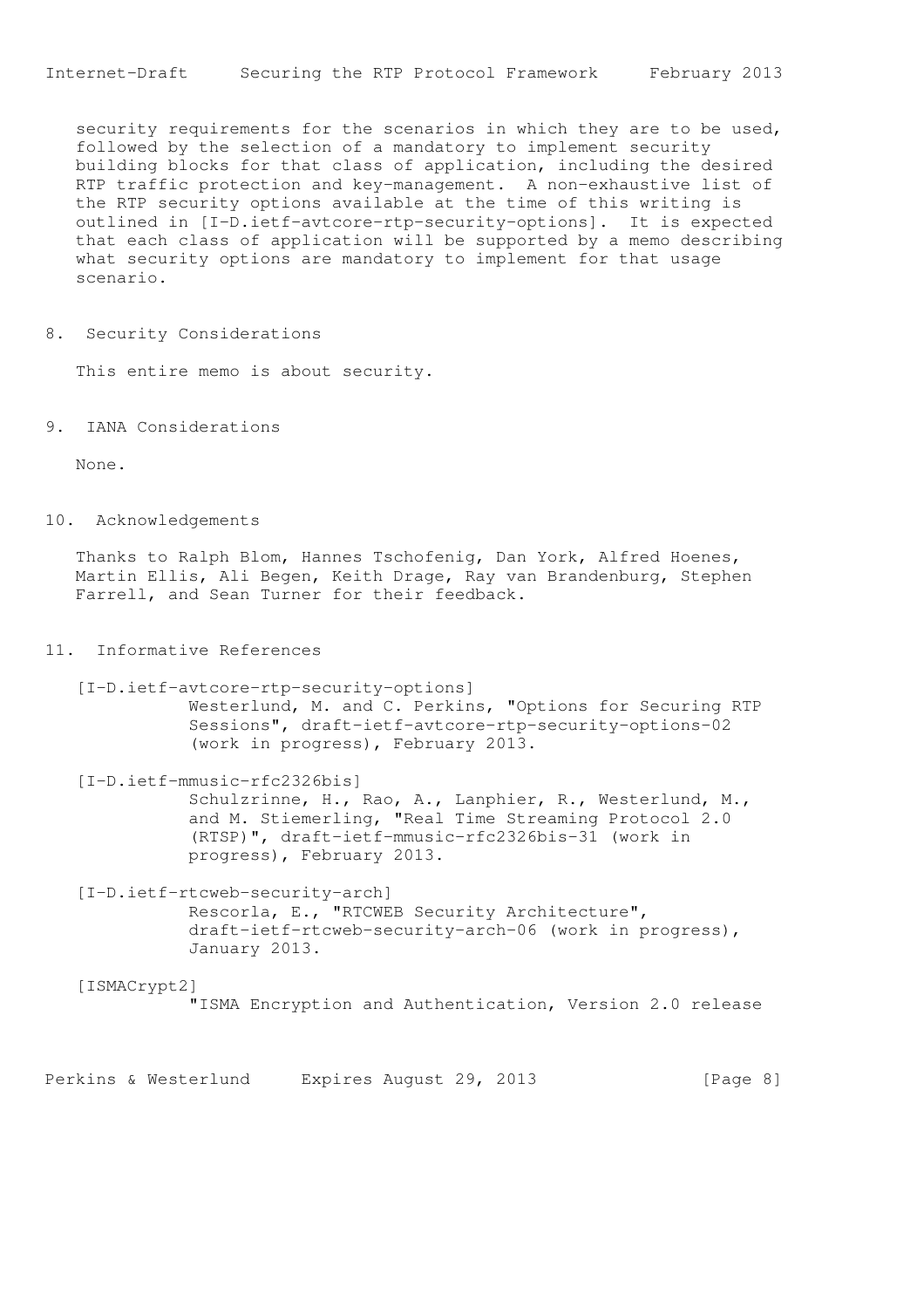version", November 2007.

- [MBMS] 3GPP, "Multimedia Broadcast/Multicast Service (MBMS); Protocols and codecs TS 26.346".
- [RFC0768] Postel, J., "User Datagram Protocol", STD 6, RFC 768, August 1980.
- [RFC0793] Postel, J., "Transmission Control Protocol", STD 7, RFC 793, September 1981.
- [RFC3365] Schiller, J., "Strong Security Requirements for Internet Engineering Task Force Standard Protocols", BCP 61, RFC 3365, August 2002.
- [RFC3550] Schulzrinne, H., Casner, S., Frederick, R., and V. Jacobson, "RTP: A Transport Protocol for Real-Time Applications", STD 64, RFC 3550, July 2003.
- [RFC3711] Baugher, M., McGrew, D., Naslund, M., Carrara, E., and K. Norrman, "The Secure Real-time Transport Protocol (SRTP)", RFC 3711, March 2004.
- [RFC4340] Kohler, E., Handley, M., and S. Floyd, "Datagram Congestion Control Protocol (DCCP)", RFC 4340, March 2006.
- [RFC4585] Ott, J., Wenger, S., Sato, N., Burmeister, C., and J. Rey, "Extended RTP Profile for Real-time Transport Control Protocol (RTCP)-Based Feedback (RTP/AVPF)", RFC 4585, July 2006.
- [RFC4614] Duke, M., Braden, R., Eddy, W., and E. Blanton, "A Roadmap for Transmission Control Protocol (TCP) Specification Documents", RFC 4614, September 2006.
- [RFC5479] Wing, D., Fries, S., Tschofenig, H., and F. Audet, "Requirements and Analysis of Media Security Management Protocols", RFC 5479, April 2009.

Perkins & Westerlund Expires August 29, 2013 [Page 9]